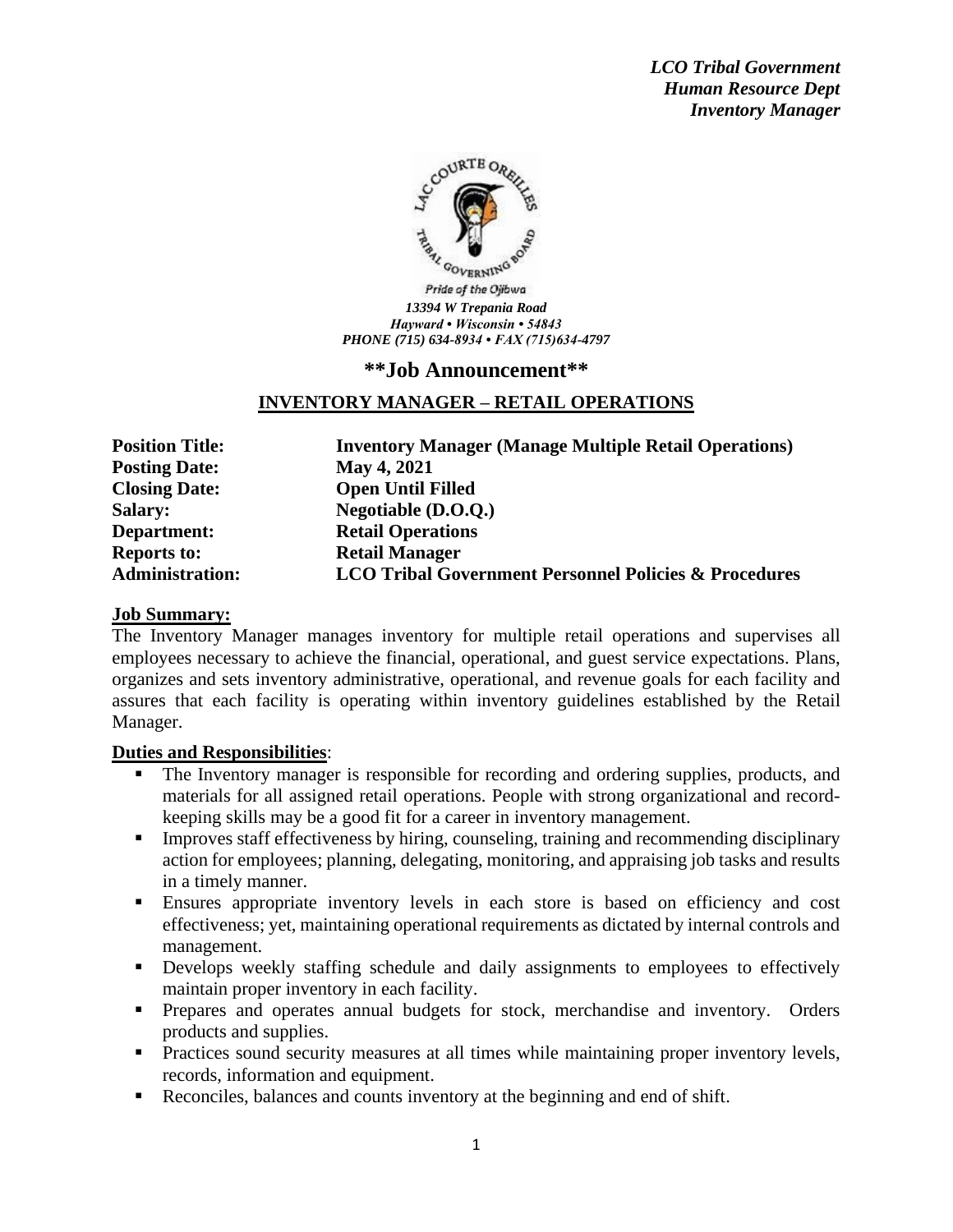- Responsible for tracking store inventory records, supervision of salesclerks and proper handling of inventory receipts and records of sales transactions.
- **•** Provides customer service-related assistance, such as assisting customers with selection and/or purchase, and handling exchanges.
- Conducts monthly inventory of store merchandise.
- Ascertains that the merchandise in the stores are accurately inventoried and displayed to its' best advantage.
- Responds to special requests of customers, as well as customer complaints and inquiries in a calm, prompt and courteous manner.
- Analyze and measure business trends based on inventory transactions; develop and implement plans to maximize sales and meet or exceed goals and objectives.
- Build and maintain strong supplier and vendor relationship.
- Oversee operations to ensure efficiency, quality, service, and cost-effective management of resources.
- Forecasts inventory needs based on sales and strategizes how to meet/exceed sales goals by having proper inventory levels at all times.
- Controls shrink and inventory expenses.
- Ensures maximum level of customer service and satisfaction in the store by having proper levels of inventory on-hand at all times.
- Plans, develops, and implements strategies for generating resources and/or revenues for the organization.
- Oversees development and or implementation of policies and procedures of program pertaining to inventory.
- **•** Prepares and presents reports on the status, activities, and plans for current and future inventory needs.
- Hosts regular staff meetings to ensure communication among personnel regarding programrelated activities with inventory.
- **•** Performs other duties as assigned.

# **Minimum Qualifications:**

- High School Diploma or GED.
- **Three-years customer service, cash handling and store experience. One year in a lead or** supervisory capacity.
- Must be 21 years of age.
- Must have a valid state Alcohol Servers License.
- **•** Prefers Bachelor's Degree in Sales, Business Administration or related field.
- Five-years work experience as a Store Manager.
- Must have a valid state Driver's License.
- Must successfully pass a pre-employment drug/alcohol screen and background investigation.
- Must have good mathematical skills.
- Must have strong computer skills.
- Must be willing to work an evenings, weekends and holidays.
- Must be able to pass a background check.
- Must successfully pass a pre-employment drug screen.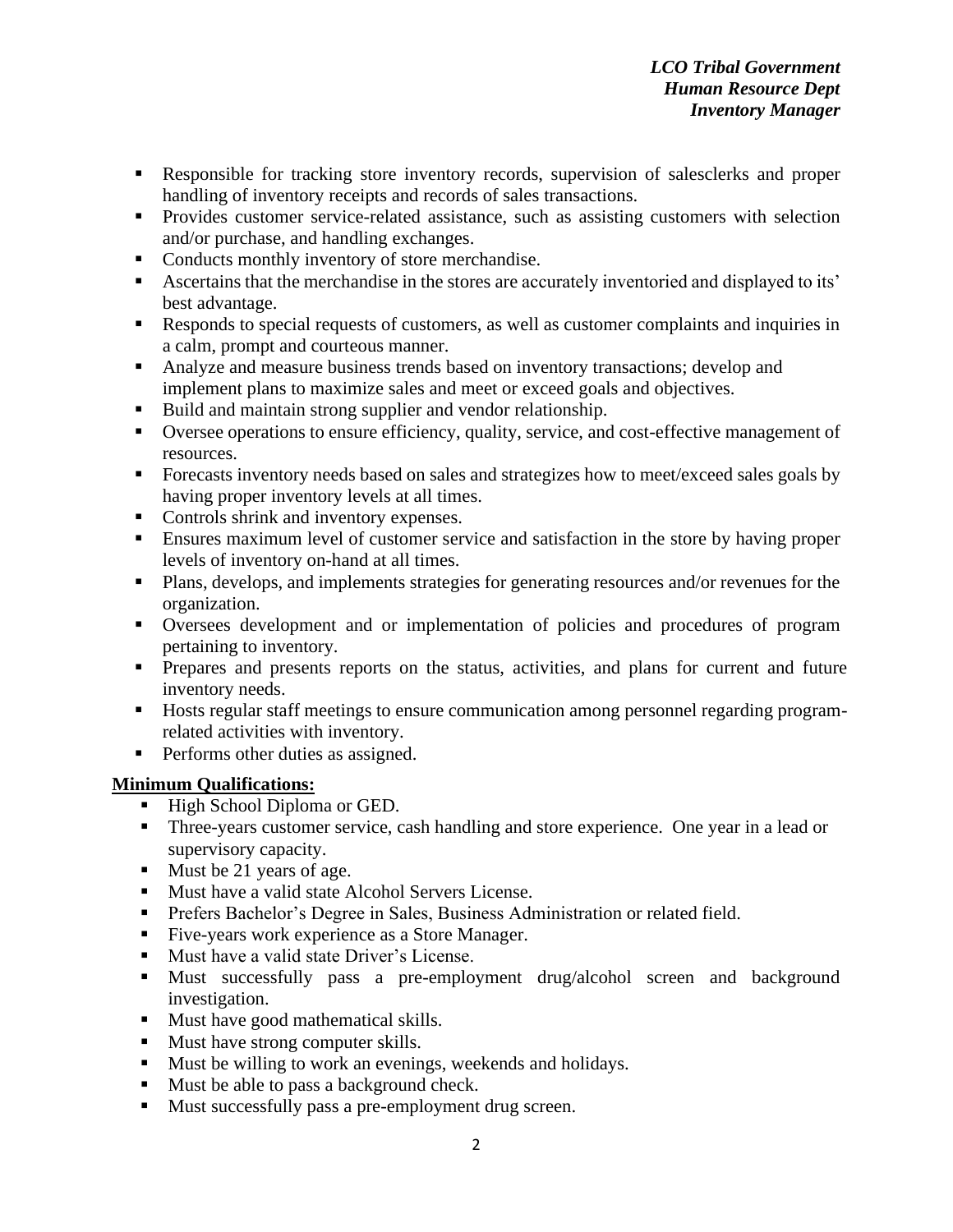# **Knowledge, Skills and Abilities:**

- Knowledge of basic arithmetic.
- Knowledge of cash register operations, sales methods and techniques.
- Knowledge of Retail Department guest service standards.
- Knowledge of retail shop maintenance and operations.
- Knowledge of POS systems.
- Knowledge of inventory systems.
- Skill in providing leadership to, supervising, training, and evaluating assigned staff.
- Skill in accurately using a cash register and making change.
- Ability to write reports and business correspondence.
- Ability to work extended hours and various work schedules.
- Ability to communicate effectively both verbally and in writing.
- Ability to establish and maintain professional relationships with individuals of varying social and cultural backgrounds and with co-workers at all levels.
- Ability to follow instructions in verbal and written format.
- Ability to use good judgment and foresight.

### **Physical Demands:**

While performing the duties of this job, the employee regularly is required to stand; use hands to finger, handle, or feel; reach with hands and arms; and talk and hear. The employee frequently is required to climb or balance; and stoop, kneel, crouch, or crawl. The employee must occasionally lift and/or move up to 50 pounds.

### **Work Environment:**

Work is generally in an indoor setting with a moderate to high noise level. Stocking in refrigerators where exposure to cold conditions may occur. Prolonged standing. Evening, weekend, and/or holiday work will be required. Extended hours and irregular shifts will be required.

### **APPLICATION PROCEDURE:**

Submit completed **LCO Employment Application including Release and Authorization Form** (available upon request or on the Tribe's website) along with a **cover letter**, resume and at least **three (3) letters of reference**. Certificate of Good Standing in each jurisdiction where licensed and any other supportive documents. **Tribal Member applicants must provide a signed official document from a federally recognized Tribe acknowledging enrollment.**

# **MAIL, FAX OR EMAIL ALL INFORMATION TO:**

Lac Courte Oreilles Tribal Government ATTN: Human Resource Department 13394 W. Trepania Road Hayward, WI 54843 Fax (715) 634-4797 HR Fax (715) 699-1209 **[doreen.debrot@lco-nsn.gov](mailto:doreen.debrot@lco-nsn.gov) [caroline.yellowthunder@lco-nsn.gov](mailto:caroline.yellowthunder@lco-nsn.gov)**